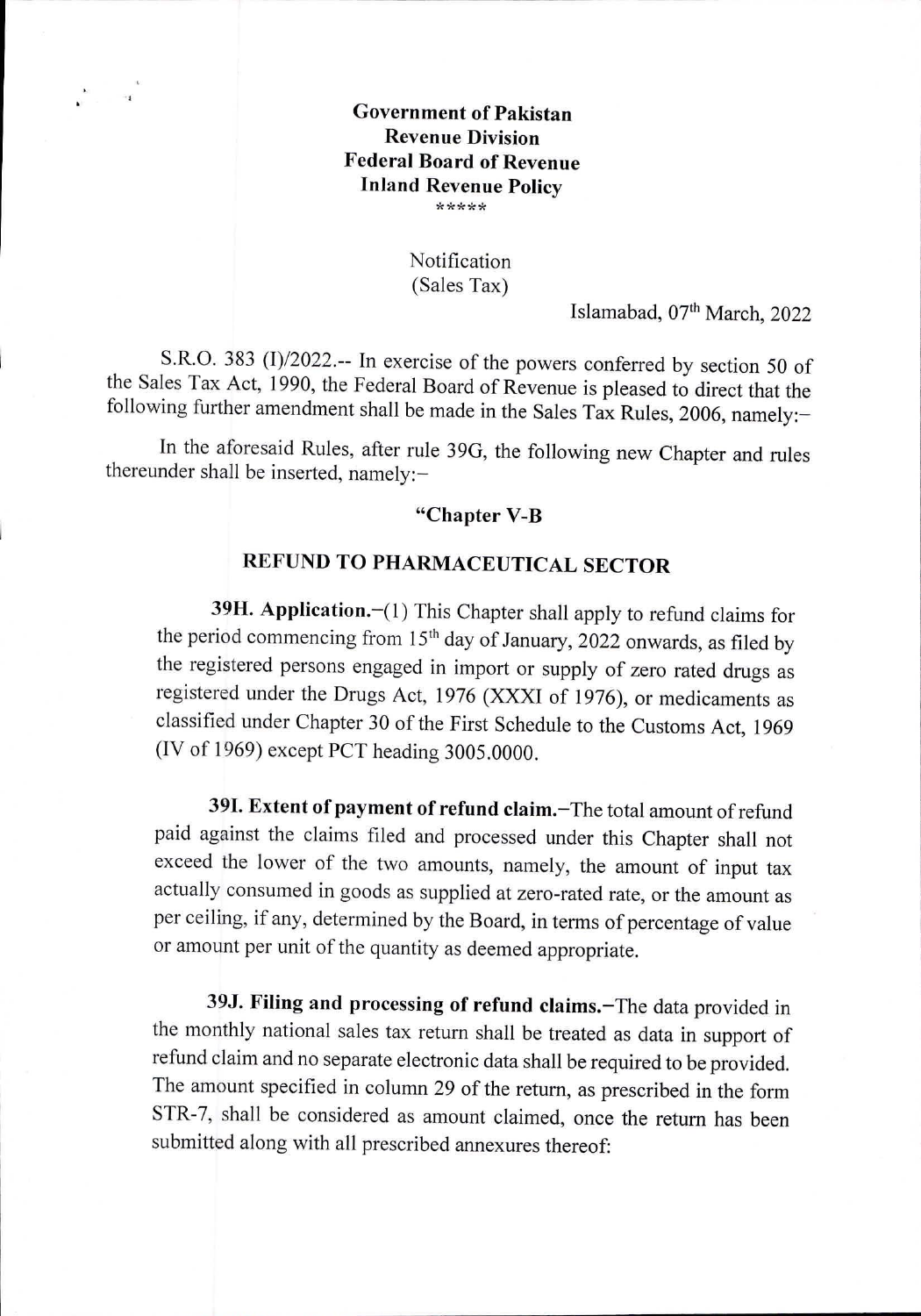Provided that the claimant may submit his return without Annex-H and the same may be filed separately at any time but not later than one hundred and twenty days. The date of submission of Annex-H shall be considered as the date of filing of refund claim:

Provided further that the period of one hundred and twenty days, as aforesaid, may be extended for a period not exceeding sixty days, by the Commissioner having jurisdiction, for reasons to be recorded in writing on the basis of an application made by the claimant.

39K. Risk management in refund processing. - After submission of refund claim, in the aforesaid manner, the same shall be processed by risk management system (RMS). Based on the parameters in RMS, a refund claim shall be routed to the processing module referred to as fully automated sales tax e-refund pharma (FASTER Pharma). The claims that do not fulfil RMS parameters for processing through FASTER Pharma module shall be routed for processing under Chapter V.

**Processing in FASTER PHARMA module.—** The claims routed to FASTER Pharma module shall be electronically processed. The data in the refund claim shall be scrutinized and verified by the system and the payable refund amount shall be determined on the basis of RMS quality check of input consumed in supplies. The refund payment order (RPO) of the amount found admissible shall be generated and the same shall be electronically communicated direct to the State Bank of Pakistan, within seventy-two hours of submission of claim, for onward advice to the respective banks for credit into the notified account of the claimant.

39M. Processing in STARR module.- The part of the refund claim that is not verified or not found admissible shall be subjected to system validation checks every week and RPO shall be generated for the amount found valid during each validation check. After every validation process, the information regarding RPO generated, if any, as well as the objections shall be communicated by the system to the refund claimant and also to the concerned IRS field formation for information. RPO so generated shall be communicated to the State Bank of Pakistan for payment in the aforesaid manner. After eight validation checks, including the initial one, if any amount still remains un-cleared, the same shall then be processed under STARR module as referred to in Chapter V.